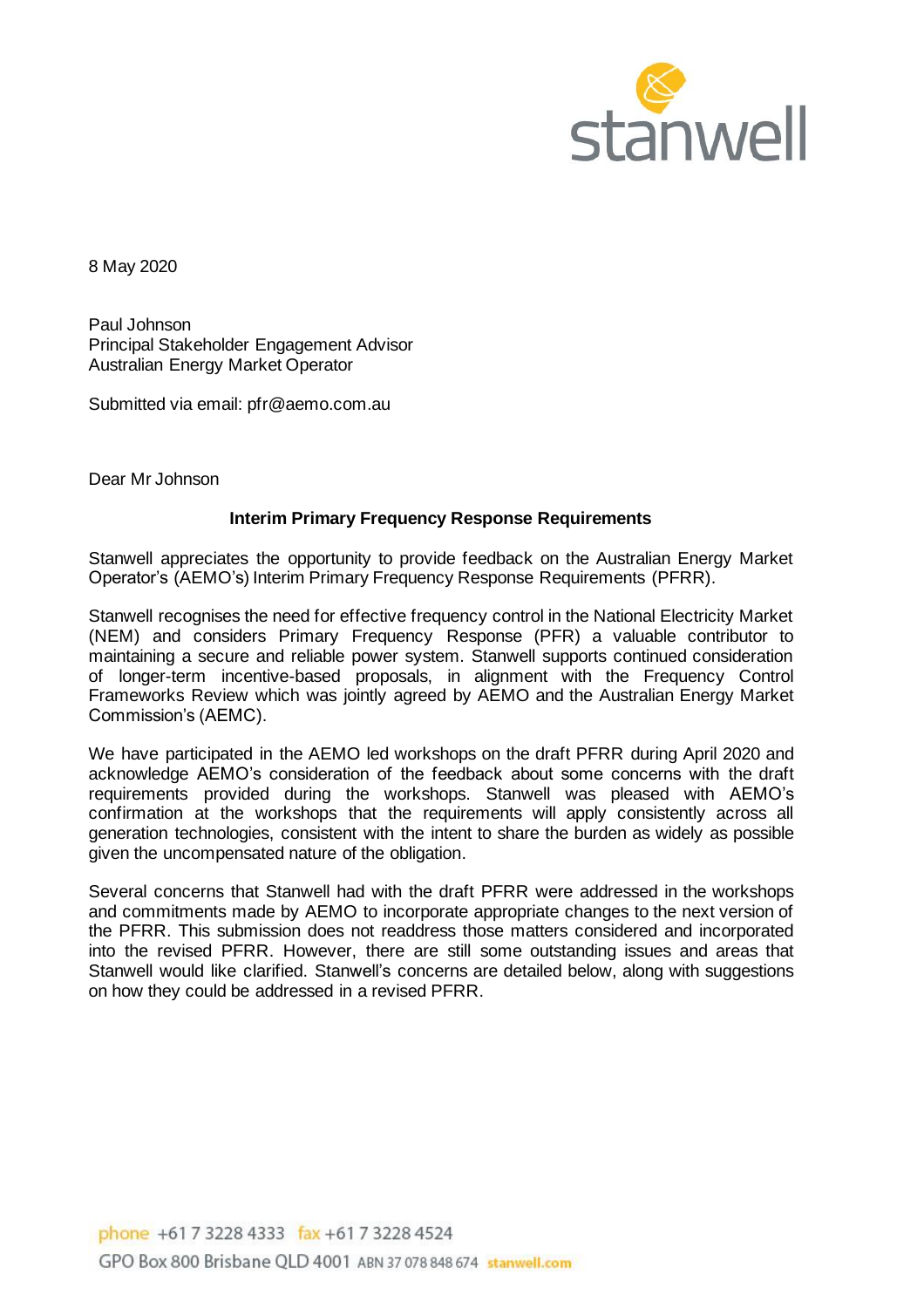# **1. Clause 3.4 – Response Time**

Typically, under droop action, active power response is proportional to frequency deviation, and consequently the time taken to achieve a 5 per cent change in output will depend on the size of the stimulus applied. A future response may not achieve a 5 per cent change in active power in 10 seconds as required under the clause if the stimulus is small or gradual. Stanwell is concerned that this may result in technical non-compliance with the PFRR.

Stanwell suggests that either there is an acknowledgement in the PFRR that active power response is proportional to frequency deviation, or that the step size be stipulated as 0.5Hz.

# **2. Clause 4.3 – Continuity of Response**

Whilst we understand that the intent of this clause is that PFR is to ordinarily be enabled, it needs to be acknowledged that there are a variety of conditions, (for thermal boiler plant in particular) under which frequency control mode may need to be temporarily disabled. Such conditions can include, but are not limited to the following (some of which are typically handled by bidding the plant inflexible):

- boiler protection actions:
- boiler run backs caused by loss of various boiler auxiliaries;
- plant testing;
- mill trips; and
- low load operation.

Under such circumstances, the control mode will be automatically or manually switched out of frequency response. Whilst this is an infrequent occurrence, it would add little value to communicate to AEMO every time. This could result in unnecessary administrative burden on generating and AEMO operations staff.

Stanwell suggests this should be included as a standing variation in the PFRR for particular plant types (perhaps under a new clause 7.6). Doing so would alleviate the requirement for replication of such criteria under clause 7.1.5 by multiple individual applicants.

# **3. Clause 7.1.3 – Stability**

This clause currently requires that "*the Affected Generator must provide evidence of test results or other technical information, including evidence from the OEM, to demonstrate the unstable operation.*"

The current COVID-19 restrictions may limit the ability of Original Equipment Manufacturers (OEMs) to provide evidence on unstable operation, which could result in a delay of generators submitting their self-assessment.

This issue could be addressed by allowing the assessment to be conducted by a consulting engineering firm as alternative to the OEM, an amendment we understand AEMO are already considering.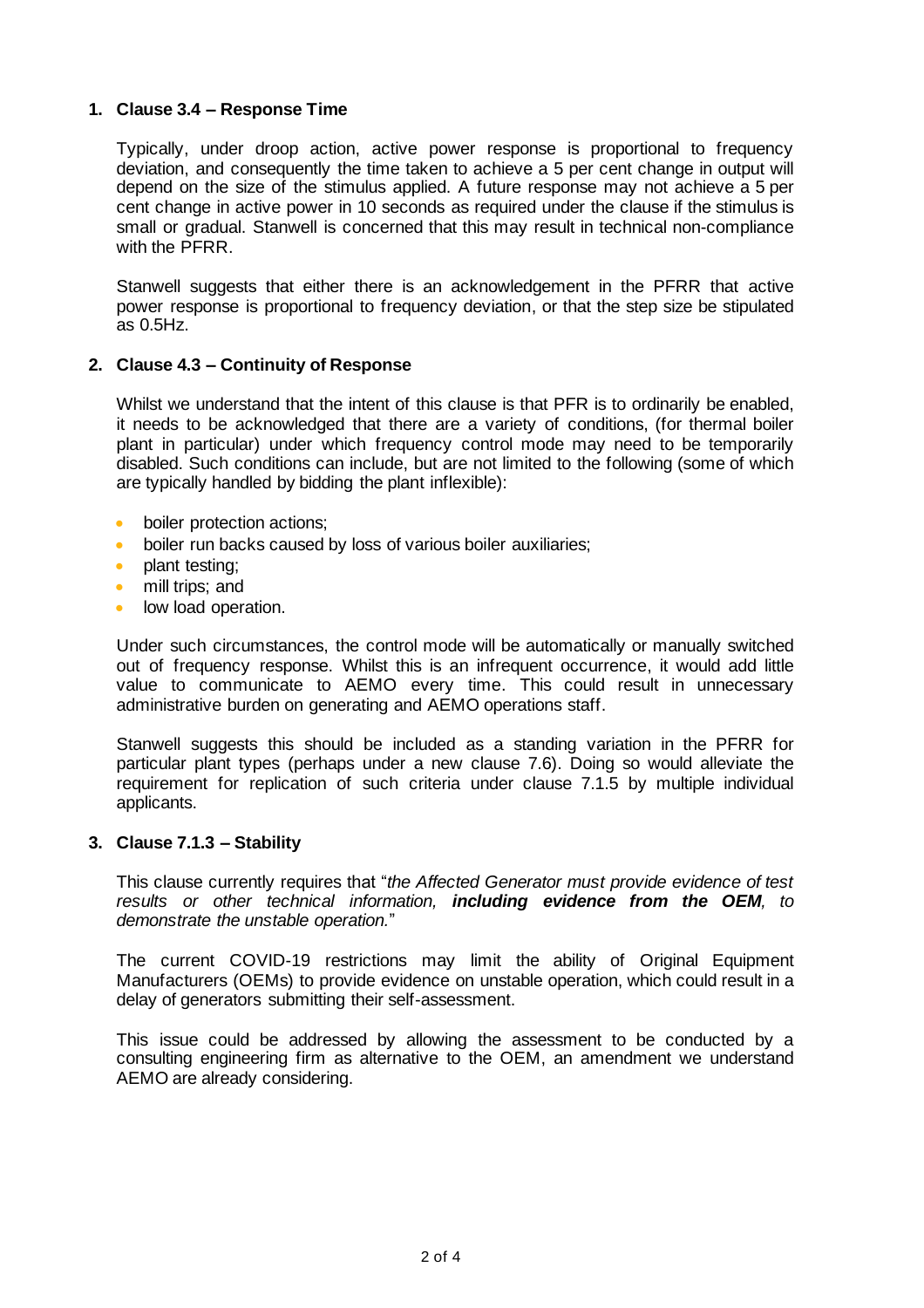# **4. Clause 8.1 Stability Tests – General**

Stanwell would like clarification as to whether R2 model validation testing would be required if changes to response limiters are considered material in the context of this clause. If this is the case, Stanwell considers this is an unnecessarily onerous testing requirement due to the expensive and involved R2 processes.

Stanwell suggests that the clause be amended to specifically exclude limiter changes along with dead bands. Stanwell also suggests that the clause (or 6.3.2) be made clearer to remove any confusion that post implementation testing at the PFRP as approved under 6.3.2 is required.

#### **5. Clause 9.1 Compliance - Ability to Operate in Frequency Response Mode and Sustain PFR**

As discussed in our commentary on clause 4.3 above, there are several known conditions that should be accommodated in addition to those already referenced in 9.1.

Stanwell suggests that a reference be added to clause 9.1 to capture the standing exemptions, which we proposed to be added as clause 7.6 above.

#### **6. Appendix A Section 3 – Results of Self-Assessment**

It is currently not clear if self-assessment is intended to capture existing capabilities, settings and configurations or what is predicted that the plant will achieve in the future if it is modified to deliver PFRR as much as physically possible. A misinterpretation of this requirement could result in incorrect information being supplied to AEMO as part of the self-assessment.

Stanwell is seeking clarification on what information AEMO is seeking in this section (in the context of subsequent sections) and suggests that the wording be amended so there is no confusion on the part of generators as to what is to be provided.

#### **7. Interaction between PFR and existing frequency control arrangements**

Stanwell's large units currently receive AGC targets which include both energy and regulating FCAS instructions where applicable. From the AEMO forums, Stanwell understands that under the PFRR a frequency response value is to be determined locally (e.g. via droop) and added to (or subtracted from) this AGC target in order to meet the combined energy, regulating FCAS and PFR obligations. While this is like some current arrangements for contingency FCAS, it is not clear whether such an approach will support system control in all circumstances.

Specifically, where AEMO is attempting to correct accumulated time error it typically introduces a frequency bias to the calculation of AGC targets for units providing regulating FCAS. That is, if the system needs to "catch up" after a period of low frequency, AEMO set AGC targets to deliberately run the system fast (above 50Hz) and this is delivered by higher AGC targets for regulating raise providers and no response from other units. Individual units' PFR droop response is typically calculated off a static 50Hz, meaning that with narrow dead bands mandated across the system, the higher AGC targets for the few regulating raise providers that are trying to physically run the system faster than 50Hz are likely to be offset by locally derived PFR droop signals from the many PFR enabled generators if frequency exceeds 50.015Hz. This would appear to limit AEMO's ability to correct time error using regulation FCAS.